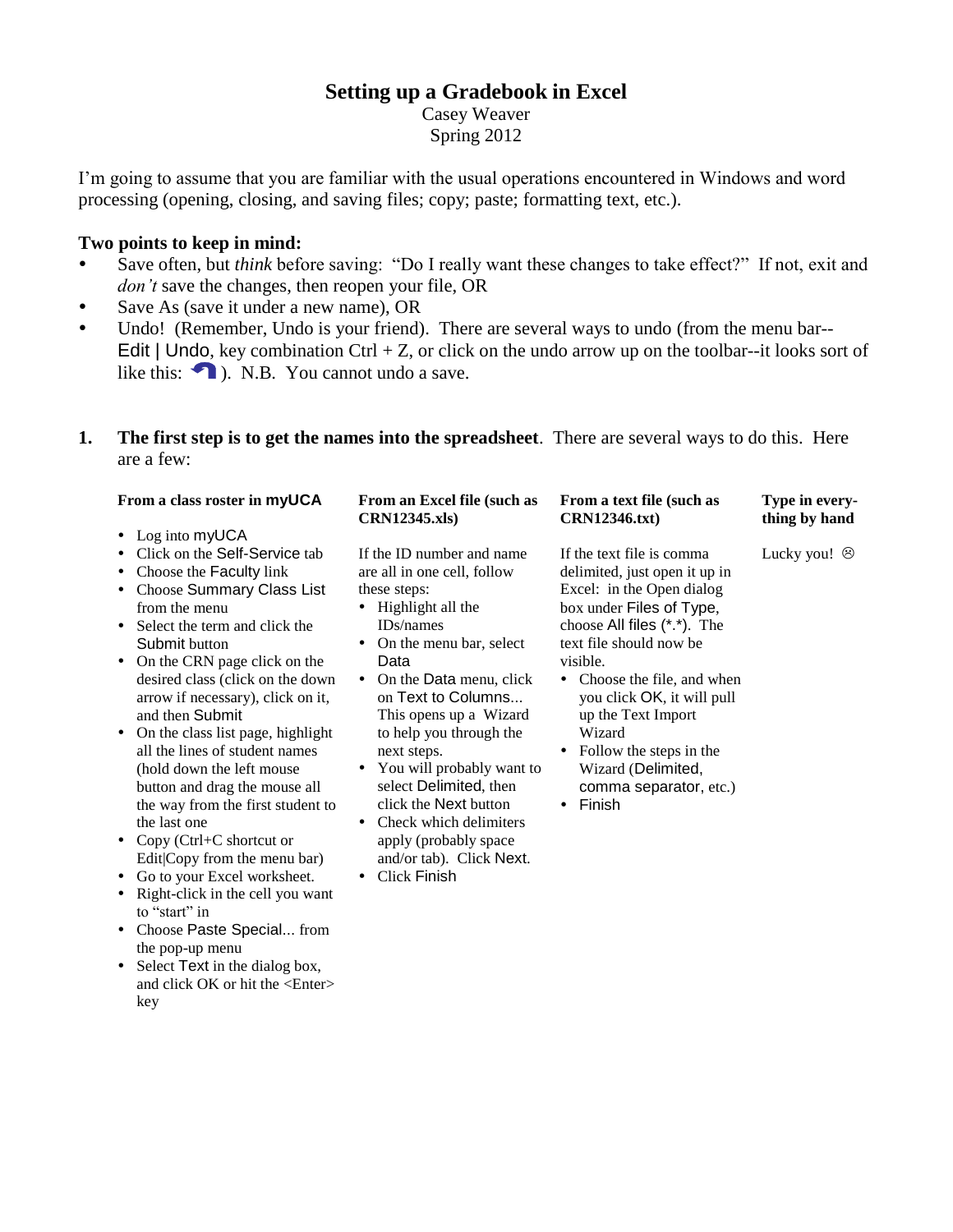- **2. The next part involves formatting and setting up your columns.** These operations can be done in any order.
	- a. Delete any unwanted columns (highlight the columns, right-click, and choose Delete from the pop-up menu).
	- b. Adjust column widths, if needed.
	- c. Alphabetize list, if needed.
		- i. Select all the data (names, ID numbers).
		- ii. On the menu bar, click on Data, then Sort....
		- iii. Under Sort by, choose the column which contains the last name. Ascending order will give alphabetical order.
		- iv. Be sure to chose No header row under the My data range has heading before clicking the OK button.
	- d. Insert row(s) to make room for headings (e.g., assignments, quizzes, exams, and so on): At the far left (at the row numbers), highlight the number of rows you want to insert, right-click the mouse, and then choose Insert from the pop-up menu (inserting columns is similar, except that you highlight the number of columns).
- **3. Helpful tip:** If you have a class list that extends beyond one screen height, or if you know that you will have a large enough number of columns that they won't all fit on one screen width, here's a useful tip (this also applies to having data that take up more than one screen width). It"s called "Freeze Panes." On the upper right, just above the vertical scroll bar (above the  $|\wedge|$ ), there is a (very) small rectangle. There is a similar one at the bottom, to the right of the horizontal scroll bar (beside the  $|>|$ ). When you hover your cursor above the little rectangle, its image changes to look something like this:  $\overrightarrow{ }$  or this:  $\overrightarrow{ }$  . Drag this symbol (it will turn into a long gray bar) over to just to the right or below the rows/columns you want to "freeze." Then, on the choose the View tab, then click on Freeze Panes. Choose the Freeze Panes option. Alternatively, you can choose to freeze only columns or rows. Now, no matter how far you move down or to the right, your column headings and student names will stay visible.
- **4. Set up your columns** (just as you would in an old fashioned gradebook). If you change your mind, it"s easy to switch columns around.
- **5. Enter your data** (quiz/test scores, etc.). The number pad is really useful for this. After you've entered the numbers, be sure to check and double check them for accuracy. You can also import grades from Blackboard--just beware that the roster will include Demo Student and you, and maybe others.
- **6. Now for the fun part. Formulas and functions!** This is the main reason for using the spreadsheet--it can do all the "heavy lifting" in terms of adding, calculating percentages, weighting, and it can even assign letter grades. You can also collect statistics, and if you want, make pretty charts or graphs.
	- Some caveats:
	- a. The first thing you need to know about is selecting a range of cells to operate on. Excel is actually pretty smart; if you place a function in a cell adjacent to a range (meaning a consecutive set of cells) containing data, it will automatically select that range (it usually indicates the selection by a colored outline). Be sure to check the selection--if it's what you want, just hit the <Enter> key. If not, you can change the range by dragging the outline to a different range, or you can enter the range by hand into the formula. The range is entered in the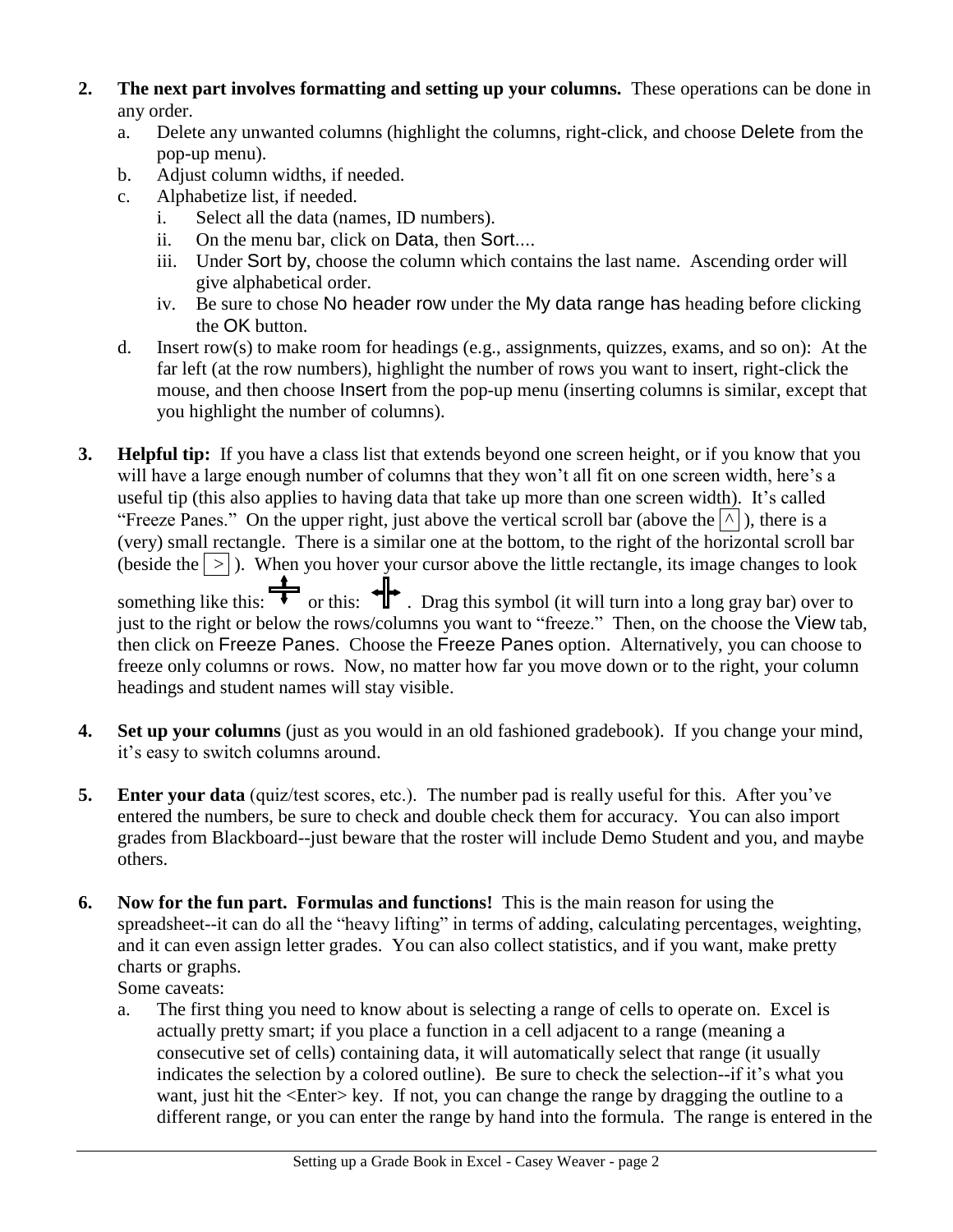form **X2:X9**, where X2 and X9 represent cell references. Of course, your cell references will likely be different. By the way, it's not necessary to capitalize the letters--Excel does that automatically.

- b. By default, cell references are *relative,* meaning that if you copy or move a function, it references new cells in the same position *relative* to it. These positions may or may not be what you want. If you get numbers that don't make sense, be sure to check the cell range you"re referencing, and change it if necessary.
- c. If you want to reference a particular cell all the time, you need an *absolute* reference.Absolute cell references take the form \$X\$1. This refers to cell X1, no matter where you are in the spreadsheet, and no matter where you move the formula that refers to it.

#### **7. Useful functions:**

**SUM** AVERAGE MEDIAN **STDEVP MAXIMUM** MINIMUM SMALL COUNT, COUNTA

If you aren't sure what a formula is, or how to use it, or you need a different one, you can consult the Help menu, or use the insert function operation by clicking on the  $f_x$  symbol to the left of the formula bar. A dialog box will appear that will help you look up what you need. Help will also give you examples of how the formula is used, and explains the format for inserting your cell references. Some formulas can operate on a single cell, and some operate on a range, or even an array (a twodimensional reference).

# **8. Formulas**

- a. They are always preceded by an equal sign  $(=)$ . That's how Excel knows it's not just a text entry.
- b. You can make up your own formula, and incorporate functions if needed.
- c. If you make a mistake in the formula, Excel will often let you know, but it"s not always helpful in directing you in how to solve your problem. You will often have to do some close looking in order to ferret out the error. Sometimes the formula will work, but it gives an incorrect result; this is usually because you"ve chosen the wrong function, or your cell reference(s) are incorrect.
- d. Use parentheses to separate operations. Excel colors the parentheses as you start to type them, so it's not too hard to make sure you close them all (as long as you're not colorblind). Excel does follow the mathematical order of operations (exponents before multiplication/division before addition/subtraction).

# e. Examples:

- i. Add two numbers:  $=C3+C4$
- ii. Subtract: =B4–B3
- iii. Percentage: =100\*P34/\$P\$3
- iv. Weighted percentage: 0.75\*(100\*P34/\$P\$34) + 0.25\*(100\*Q34/\$Q\$34)
- v. Drop the lowest quiz score:  $=sum(G5:X5)$ –minimum(G5:R5)
- vi. Assign a letter grade:
	- =IF(D8>=90,"A",IF(D8>=80,"B",IF(D8>=70,"C",IF(D8>=60,"D","F")))) OR: =IF(D8>89,"A",IF(D8>79,"B",IF(D8>69,"C",IF(D8>59,"D","F"))))